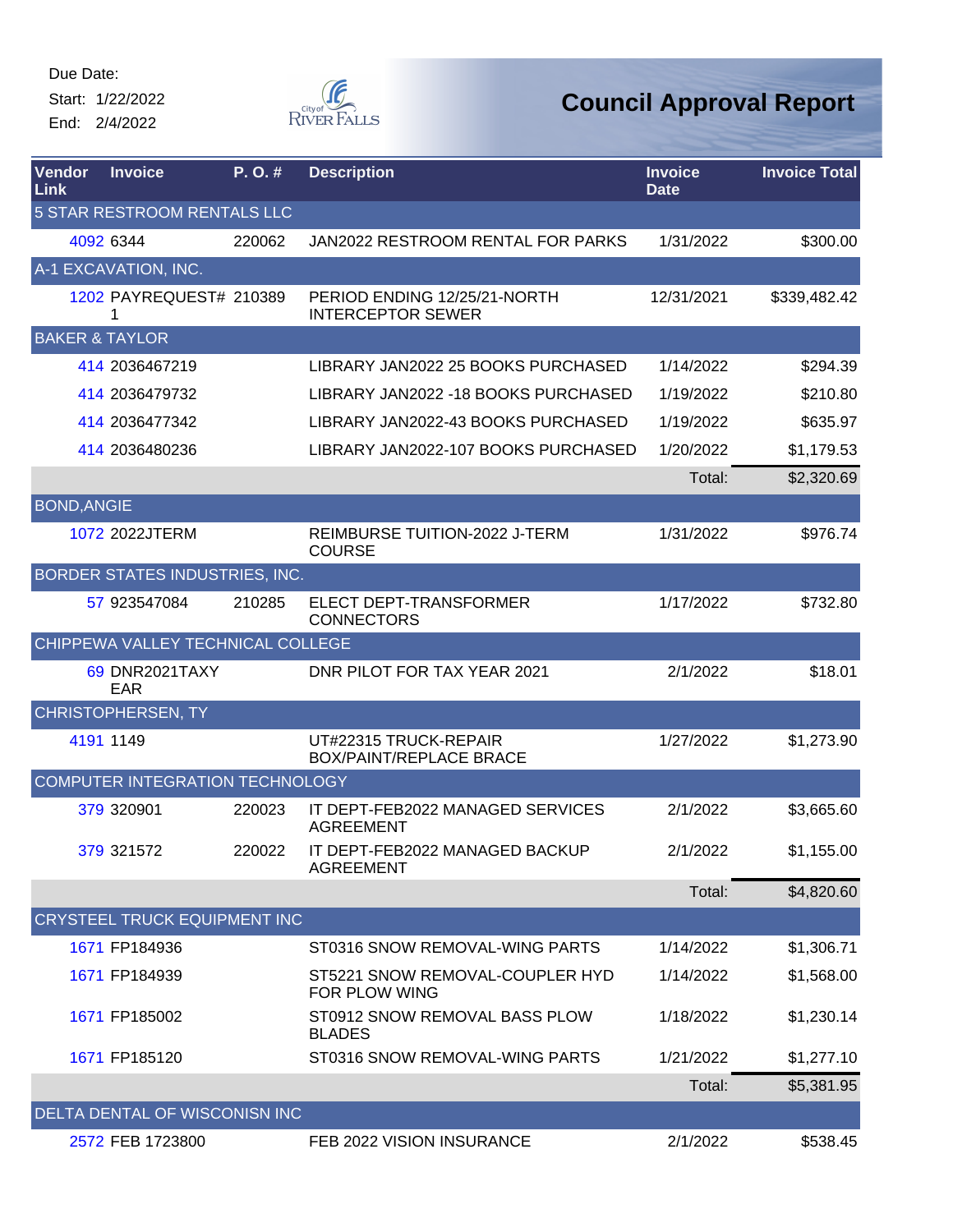Start: 1/22/2022 End: 2/4/2022



| Vendor<br>Link | <b>Invoice</b>                       | P.O.#  | <b>Description</b>                                          | <b>Invoice</b><br><b>Date</b> | <b>Invoice Total</b> |
|----------------|--------------------------------------|--------|-------------------------------------------------------------|-------------------------------|----------------------|
|                | 2572 FEB RETIREE<br>1723801          |        | FEB 2022 VISION INSURANCE RETIREE                           | 2/1/2022                      | \$6.21               |
|                |                                      |        |                                                             | Total:                        | \$544.66             |
|                | <b>DUDE SOLUTIONS INC</b>            |        |                                                             |                               |                      |
|                | 3077 INV-100147                      | 220039 | 2022 SUBSCRIPTION FOR FLEET MODULE                          | 1/1/2022                      | \$5,794.84           |
| <b>EBSCO</b>   |                                      |        |                                                             |                               |                      |
|                | 853 1656736                          |        | LIBRARY-WI MAGAZINE OF HISTORY/ONE<br><b>YEAR</b>           | 1/21/2022                     | \$80.00              |
| <b>EFTPS</b>   |                                      |        |                                                             |                               |                      |
|                | 7 73618                              |        | PAYROLL PERIOD 01/10/22 - 01/23/22                          | 1/28/2022                     | \$75,191.34          |
|                | <b>EXPRESS PERSONNEL SERVICES</b>    |        |                                                             |                               |                      |
|                | 109 26620635                         | 220064 | WKEND 1/9/22-J.HEADLEE/15.72 HRS<br><b>FORESTRY INTERN</b>  | 1/12/2022                     | \$346.63             |
|                | 109 26649721                         | 220064 | WKEND 1/16/22 J.HEADLEE/17.20HRS<br><b>FORESTRY INTERN</b>  | 1/19/2022                     | \$379.26             |
|                | 109 26677770                         | 220032 | 1/23/22 A.RAVERTY-31.07 HRS/TEMPORARY<br><b>HELP</b>        | 1/26/2022                     | \$639.42             |
|                | 109 26677771                         | 220064 | WKEND 1/23/22 J.HEADLEE/17.05HRS<br><b>FORESTRY INTERN</b>  | 1/26/2022                     | \$375.95             |
|                |                                      |        |                                                             | Total:                        | \$1,741.26           |
|                | FIRST NATIONAL BANK - RF SECTION 125 |        |                                                             |                               |                      |
|                | 6 73617                              |        | PAYROLL PERIOD 01/10/22 - 01/23/22                          | 1/28/2022                     | \$3,581.12           |
|                | <b>GENERAL COMMUNICATIONS INC</b>    |        |                                                             |                               |                      |
|                | 126 301756                           | 200351 | RFPD Radio & Antenna Install                                | 12/31/2021                    | \$3,662.50           |
|                | 126 48197CREDIT                      |        | <b>CREDIT/POLICE DEPT ACCT#39-</b><br><b>COMMUNICATIONS</b> | 12/31/2021                    | $-$11.83$            |
|                |                                      |        |                                                             | Total:                        | \$3,650.67           |
|                | <b>HEALTH PARTNERS</b>               |        |                                                             |                               |                      |
|                | 356 FEB 2022<br>109999150            |        | DENTAL INSURANCE FEB 2022                                   | 2/1/2022                      | \$10,651.95          |
|                | <b>HELBIG, ANGELINA</b>              |        |                                                             |                               |                      |
|                | 3067 JAN2022                         | 220056 | <b>JAN2022 SAFETY SERVICES</b>                              | 1/20/2022                     | \$6,066.00           |
|                | <b>HUEBSCH LAUNDRY COMPANY</b>       |        |                                                             |                               |                      |
|                | 146 20126427                         | 220024 | 1/19/21 LIBRARY RUG SERVICE                                 | 1/19/2022                     | \$87.82              |
|                | 146 10200160                         | 220025 | 1/19/2022 WASTEWATER UNIFORMS                               | 1/19/2022                     | \$40.62              |
|                | 146 10200157                         | 220016 | 1/19/2022 ELECTRIC DEPT UNIFORMS                            | 1/19/2022                     | \$299.08             |
|                | 146 10200159                         | 220034 | 1/19/22 PUBLIC WORKS DEPT UNIFORMS                          | 1/19/2022                     | \$132.69             |
|                | 146 10200158                         | 220025 | 1/19/22 WATER UNIFORMS                                      | 1/19/2022                     | \$42.08              |
|                | 146 10202082                         | 220016 | 1/26/2022 ELECTRIC DEPT UNIFORMS                            | 1/26/2022                     | \$299.08             |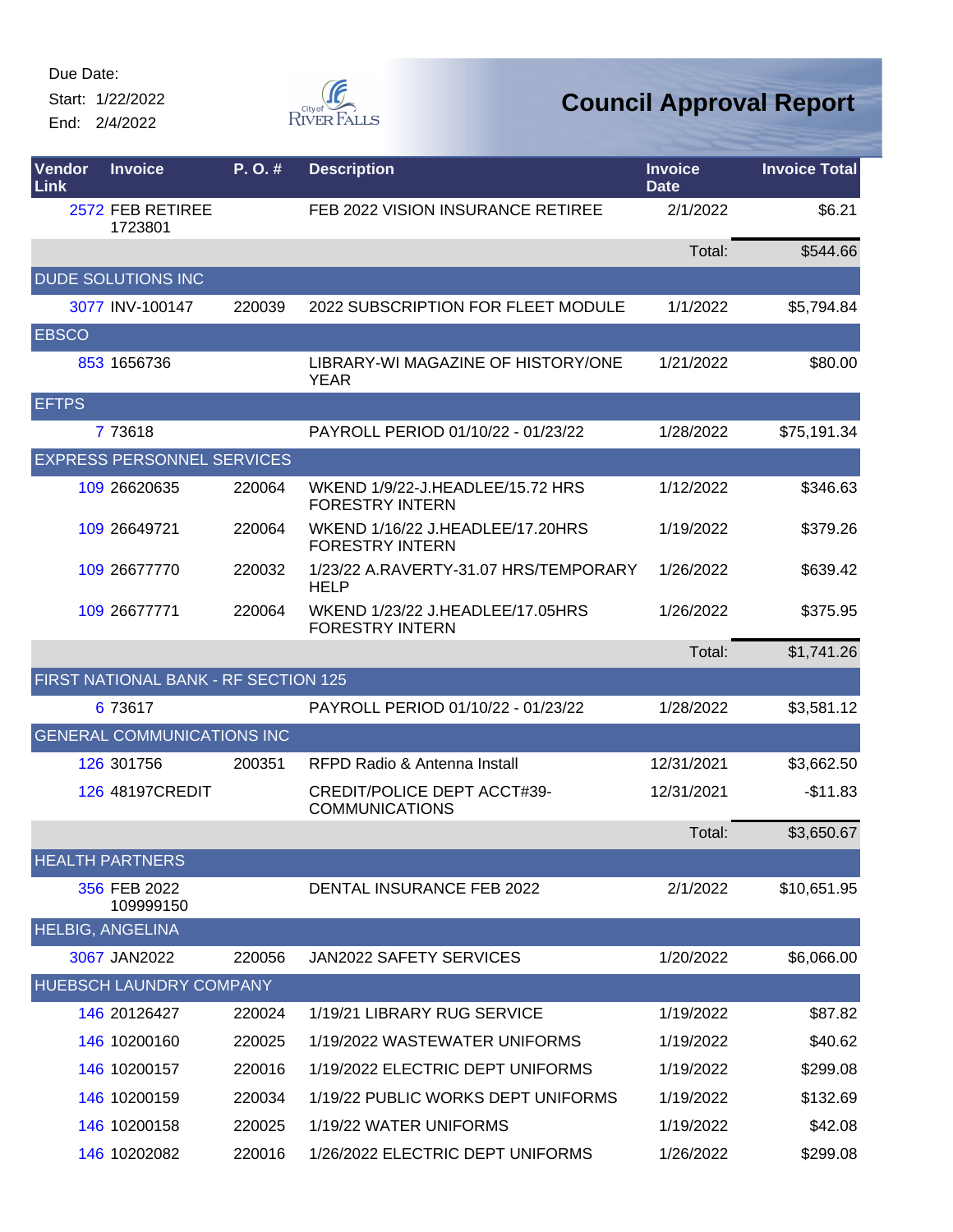Start: 1/22/2022 End: 2/4/2022



| Vendor<br>Link | <b>Invoice</b>               | P.O.#  | <b>Description</b>                                          | <b>Invoice</b><br><b>Date</b> | <b>Invoice Total</b> |
|----------------|------------------------------|--------|-------------------------------------------------------------|-------------------------------|----------------------|
|                | 146 10202085                 | 220025 | 1/26/2022 WASTEWATER DEPT UNIFORMS                          | 1/26/2022                     | \$40.62              |
|                | 146 10202083                 | 220025 | 1/26/2022 WATER UNIFORMS                                    | 1/26/2022                     | \$42.08              |
|                | 146 10202084                 | 220034 | 1/26/22 PUBLIC WORKS DEPT UNIFORMS                          | 1/26/2022                     | \$132.69             |
|                | 146 20127861                 | 220024 | 1/26/22 WASTEWATER PLANT MAT<br><b>SERVICE</b>              | 1/26/2022                     | \$54.35              |
|                | 146 20127859                 | 220024 | 1/26/2022 CITY HALL RUG SERVICE                             | 1/26/2022                     | \$44.14              |
|                | 146 20127854                 | 220024 | 1/26/2022 PUBLIC WORKS RUG SERVICE                          | 1/26/2022                     | \$51.45              |
|                | 146 20127835                 | 220024 | 1/26/2022 POLICE DEPT RUG SERVICE                           | 1/26/2022                     | \$36.74              |
|                |                              |        |                                                             | Total:                        | \$1,303.44           |
|                | HUNT ELECTRIC CORPORATION    |        |                                                             |                               |                      |
|                | 4460 21110270                |        | 2021 FIRE ALARM INSPECTION-CITY HALL                        | 12/31/2021                    | \$600.00             |
|                | 4460 21110276                |        | 2021 FIRE ALARM INSPECTION-POLICE<br><b>DEPT</b>            | 12/31/2021                    | \$655.00             |
|                | 4460 21110274                |        | 2021 FIRE ALARM INSPECTION-LIBRARY                          | 12/31/2021                    | \$1,205.00           |
|                | 4460 21110272                |        | 2021 FIRE ALARM INSPECTION-PUBLIC<br><b>SAFETY BUILDING</b> | 12/31/2021                    | \$655.00             |
|                | 4460 21110271                |        | 2021 FIRE ALARM INSPECTION                                  | 12/31/2021                    | \$435.00             |
|                | 4460 21110275                |        | 2021 FIRE ALARM INSPECTION-PUBLIC<br><b>WORKS</b>           | 12/31/2021                    | \$270.00             |
|                |                              |        |                                                             | Total:                        | \$3,820.00           |
|                |                              |        | INTERNATIONAL CITY MGMT ASSOC RETIREMENT CORP               |                               |                      |
|                | 1 73613                      |        | PAYROLL PERIOD 01/10/22 - 01/23/22                          | 1/28/2022                     | \$16,779.79          |
|                | 1 73614                      |        | PAYROLL PERIOD 01/10/22 - 01/23/22                          | 1/28/2022                     | \$1,313.63           |
|                |                              |        |                                                             | Total:                        | \$18,093.42          |
|                | <b>JOHN STERN FLOORING</b>   |        |                                                             |                               |                      |
|                | 869 JAN2022                  |        | COUNCIL CHAMBERS CARPET PATCHING                            | 1/20/2022                     | \$350.00             |
|                | <b>LAKES COFFEE LLC</b>      |        |                                                             |                               |                      |
|                | 4064 16463                   |        | JAN2022 POLICE DEPT COFFEE ORDER                            | 1/3/2022                      | \$93.90              |
|                | LINEHAN OUTDOOR SERVICES LLC |        |                                                             |                               |                      |
|                | 1570 1490                    | 220026 | Jan2022 Snow Removal-Whitetail Corporate<br>Park            | 1/31/2022                     | \$720.00             |
| 1570 1491      |                              | 220027 | JAN2022 - SNOW REMOVAL-POLICE DEPT                          | 1/31/2022                     | \$760.00             |
|                | 1570 1493                    | 220028 | JAN2022 SNOW REMOVAL-RESIDENT<br>SIDEWALKS TAGGED           | 1/31/2022                     | \$942.50             |
|                |                              |        |                                                             | Total:                        | \$2,422.50           |
|                | LOFFLER COMPANIES INC        |        |                                                             |                               |                      |
|                | 182 3937017                  |        | JAN2022 WASTEWATER KONICA COPIER<br><b>OVERAGES</b>         | 1/26/2022                     | \$11.88              |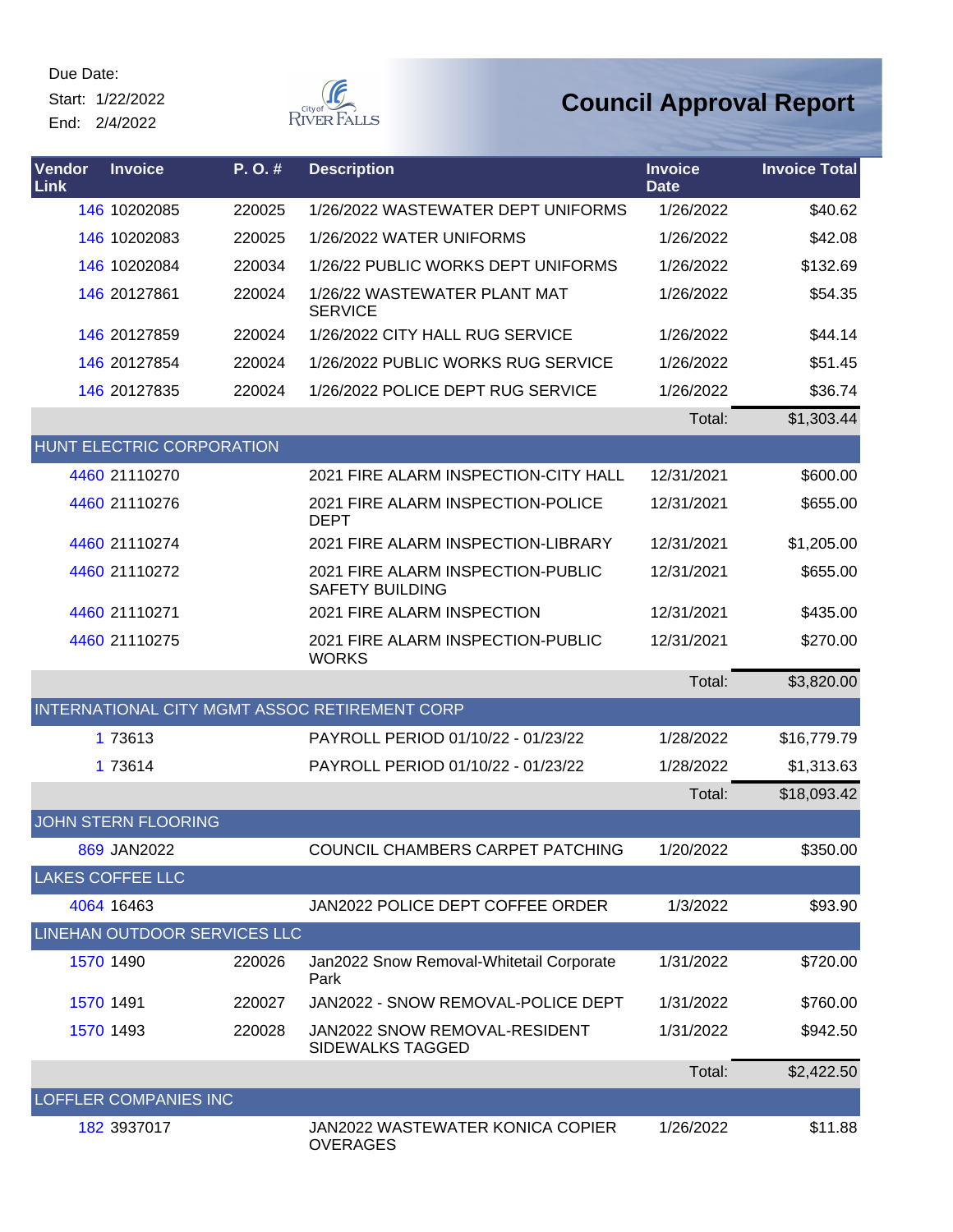Start: 1/22/2022 End: 2/4/2022



| Vendor<br>Link      | <b>Invoice</b>                             | P. O. # | <b>Description</b>                                        | <b>Invoice</b><br>Date | <b>Invoice Total</b> |
|---------------------|--------------------------------------------|---------|-----------------------------------------------------------|------------------------|----------------------|
|                     | <b>MATHY CONSTRUCTION CO</b>               |         |                                                           |                        |                      |
|                     | 1184 5500060696                            | 210303  | Dec2021 Mill and Overlay Project Costs                    | 12/31/2021             | \$25,676.00          |
|                     | <b>MEDICA INSURANCE COMPANY</b>            |         |                                                           |                        |                      |
|                     | 4976 FEB<br>750948141665                   |         | <b>HEALTH INSURANCE FEB 2022</b>                          | 2/1/2022               | \$178,346.12         |
|                     | <b>METERING &amp; TECHNOLOGY SOLUTIONS</b> |         |                                                           |                        |                      |
|                     | 451 22096                                  | 220049  | <b>WATER DEPT-3/4 " METER REGISTERS</b>                   | 1/24/2022              | \$5,058.04           |
|                     |                                            |         | MIDAMERICA ADMINISTRATIVE & RETIREMENT SOLUTIONS          |                        |                      |
|                     | 500 73622                                  |         | 2022 HRA CONTRIBUTIONS                                    | 1/28/2022              | \$105,000.00         |
|                     | MUNICIPAL CODE CORPORATION                 |         |                                                           |                        |                      |
|                     | 773 00369269                               |         | MUNICIPAL CODE-SUPPLEMENT<br>PAGES/COPIES/IMAGES          | 1/25/2022              | \$1,674.54           |
|                     |                                            |         | MUNICIPAL ELECTRIC UTILITIES OF WISCONSIN INC             |                        |                      |
|                     | 188 011822-08                              |         | 2022 ACCESS FEE FOR MSDS ONLINE-<br><b>MULTIPLE DEPTS</b> | 1/19/2022              | \$900.00             |
| <b>NELSON SCOTT</b> |                                            |         |                                                           |                        |                      |
|                     | 2013 JAN2022TRAVE                          |         | JAN2022-LACROSSE TRAVEL PER DIEM                          | 1/28/2022              | \$91.50              |
| <b>NWBIA</b>        |                                            |         |                                                           |                        |                      |
|                     | 395 2022MEMBERS<br><b>HIP</b>              |         | 2022 MEMBERSHIP DUES-DAVID HOVEL                          | 2/1/2022               | \$25.00              |
|                     | <b>OFFICE ENTERPRISES INC</b>              |         |                                                           |                        |                      |
|                     | 202 502711                                 |         | POSTAGE MACHINE INK CARTRIDGE                             | 1/26/2022              | \$204.60             |
|                     | PAYNOTTA, DAVID                            |         |                                                           |                        |                      |
|                     | 4991 REIMBURSE                             |         | REIMBURSE-COMMERCIAL LEARNERS<br><b>PERMIT</b>            | 1/31/2022              | \$30.60              |
|                     | PELION BENEFITS                            |         |                                                           |                        |                      |
|                     | <b>5 T SWINBURNE</b><br><b>RETIREE</b>     |         | <b>FROZEN SICK PAYOUT TO PELION</b>                       | 1/14/2022              | \$2,333.07           |
|                     | 5 73616                                    |         | PAYROLL PERIOD 01/10/22 - 01/23/22                        | 1/28/2022              | \$1,744.84           |
|                     |                                            |         |                                                           | Total:                 | \$4,077.91           |
|                     |                                            |         | PIERCE COUNTY ECONOMIC DEVELOPMENT CORPORATION            |                        |                      |
|                     | 523 2022-051                               |         | 2022 MEMBERSHIP SUPPORT                                   | 1/1/2022               | \$1,500.00           |
|                     | PIERCE COUNTY TREASURER                    |         |                                                           |                        |                      |
|                     | 210 JAN2022                                |         | COURT DEPT-JAN2022 JAIL, DWI &<br><b>INTERLOCK FEES</b>   | 1/31/2022              | \$480.00             |
|                     | <b>RAIN TO RIVERS OF WESTERN WI</b>        |         |                                                           |                        |                      |
|                     | 4063 0122-08                               |         | 2022 RAIN TO RIVERS MEMBERSHIP DUES                       | 1/12/2022              | \$2,000.00           |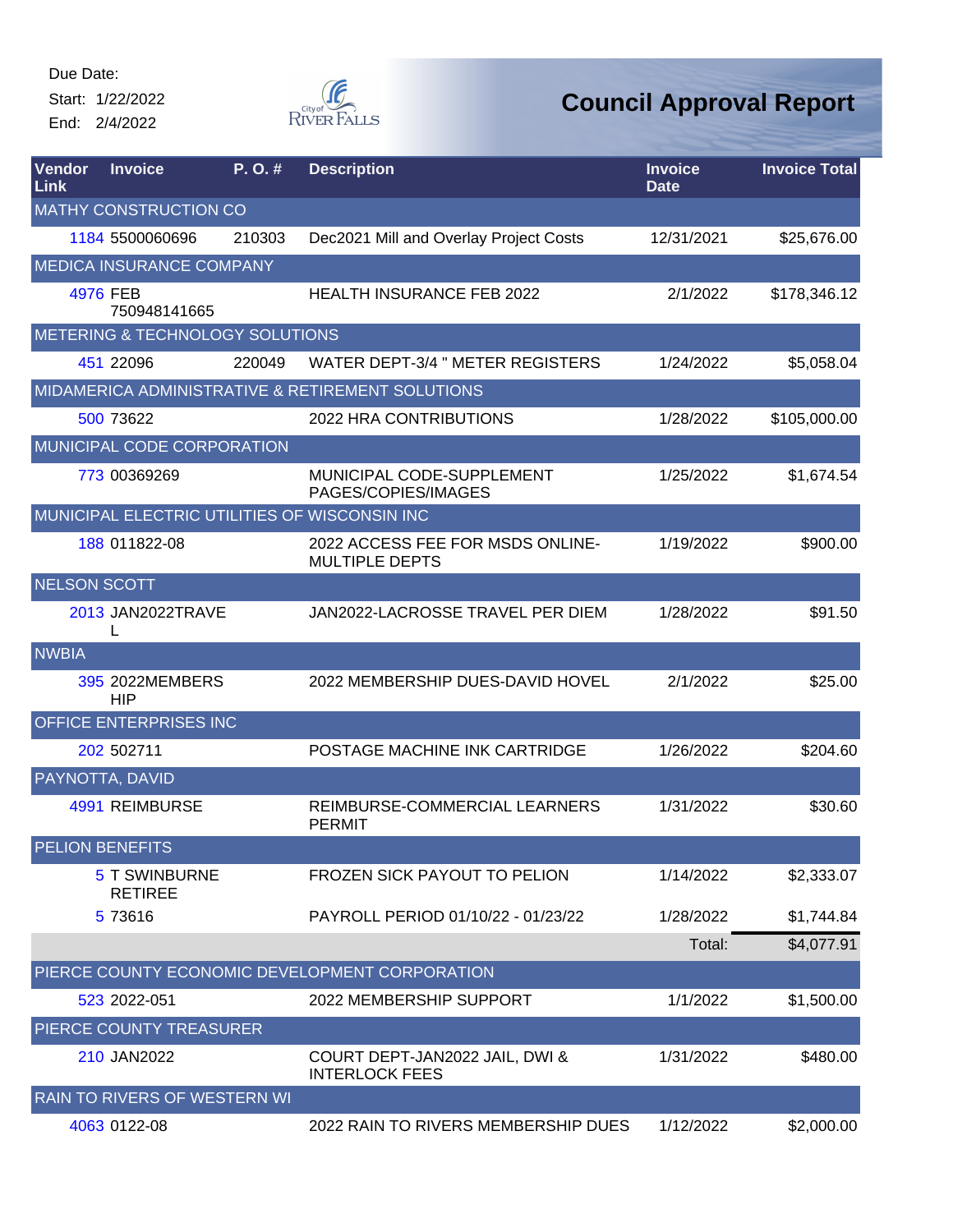Start: 1/22/2022 End: 2/4/2022



| Vendor<br>Link       | <b>Invoice</b>                           | P. O. # | <b>Description</b>                                         | <b>Invoice</b><br><b>Date</b> | <b>Invoice Total</b> |
|----------------------|------------------------------------------|---------|------------------------------------------------------------|-------------------------------|----------------------|
| <b>REESE, SUSAN</b>  |                                          |         |                                                            |                               |                      |
|                      | 1379 IN MEMORY                           |         | IN MEMORY OF DAVID REESE                                   | 1/28/2022                     | \$50.00              |
|                      | <b>RIVER FALLS POLICE ASSOCIATION</b>    |         |                                                            |                               |                      |
|                      | 9 73619                                  |         | JANUARY 2022 UNION DUES                                    | 1/28/2022                     | \$696.00             |
|                      | <b>RIVER FALLS SPORTSMAN'S CLUB</b>      |         |                                                            |                               |                      |
|                      | 472 2022                                 |         | POLICE DEPT-2022 MEMBERSHIP FEES-<br><b>RANGE LEASE</b>    | 1/1/2022                      | \$1,100.00           |
|                      | RURAL ELECTRIC SUPPLY COOPERATIVE        |         |                                                            |                               |                      |
|                      | 221 823740-00                            | 210165  | ELECT DEPT-150KVA 3PH PAD<br><b>TRANSFORMER</b>            | 1/20/2022                     | \$10,631.87          |
| <b>SAFE-FAST INC</b> |                                          |         |                                                            |                               |                      |
|                      | 2555 INV256324                           |         | <b>RAIN JACKET &amp; PANTS/WINTER</b><br>PARKA/SWEATSHIRT  | 1/20/2022                     | \$256.29             |
|                      | <b>SCHOOL DISTRICT OF RIVER FALLS</b>    |         |                                                            |                               |                      |
|                      | <b>229 DNR2021TAXY</b><br>EAR            |         | DNR PILOT FOR TAX YEAR 2021                                | 2/1/2022                      | \$174.79             |
|                      | <b>ST CROIX COUNTY TREASURER</b>         |         |                                                            |                               |                      |
|                      | 252 JAN2022                              |         | COURT DEPT-JAN2022 JAIL, DWI &<br><b>INTERLOCK FEES</b>    | 1/31/2022                     | \$647.60             |
|                      | <b>252 DNR2021TAXY</b><br>EAR            |         | DNR PILOT FOR TAX YEAR 2021                                | 2/1/2022                      | \$67.21              |
|                      |                                          |         |                                                            | Total:                        | \$714.81             |
|                      | ST CROIX VALLEY NATURAL GAS CO           |         |                                                            |                               |                      |
|                      | 255 DEC2021                              |         | <b>DEC2021 NATURAL GAS BILL</b>                            | 12/31/2021                    | \$13,360.35          |
|                      | <b>ST CROIX VALLEY SART INC</b>          |         |                                                            |                               |                      |
|                      | 256 1465                                 |         | 11/29/21 SERVICE DATE-FORENSIC NURSE<br><b>SERVICE FEE</b> | 12/31/2021                    | \$200.00             |
| <b>STATE OF WI</b>   |                                          |         |                                                            |                               |                      |
|                      | 259 JAN2022                              |         | COURT DEPT-JAN2022 PENALTY<br><b>ASSESSMENT</b>            | 1/31/2022                     | \$3,077.48           |
|                      | STATE OF WI DEPT OF EMPLOYEE TRUST FUNDS |         |                                                            |                               |                      |
|                      | 11 73620                                 |         | JANUARY 2022 WRS                                           | 1/28/2022                     | \$88,509.92          |
|                      | STATE OF WI, DEPT OF CHILDREN & FAMILIES |         |                                                            |                               |                      |
|                      | 328 73621                                |         | PAYROLL PERIOD 01/10/22 - 01/23/22<br>REMIT#7747159        | 1/28/2022                     | \$340.31             |
|                      | 328 73621-1                              |         | PAYROLL PERIOD 1/10/22 - 01/23/22<br>REMIT#6809900         | 1/28/2022                     | \$20.00              |
|                      |                                          |         |                                                            | Total:                        | \$360.31             |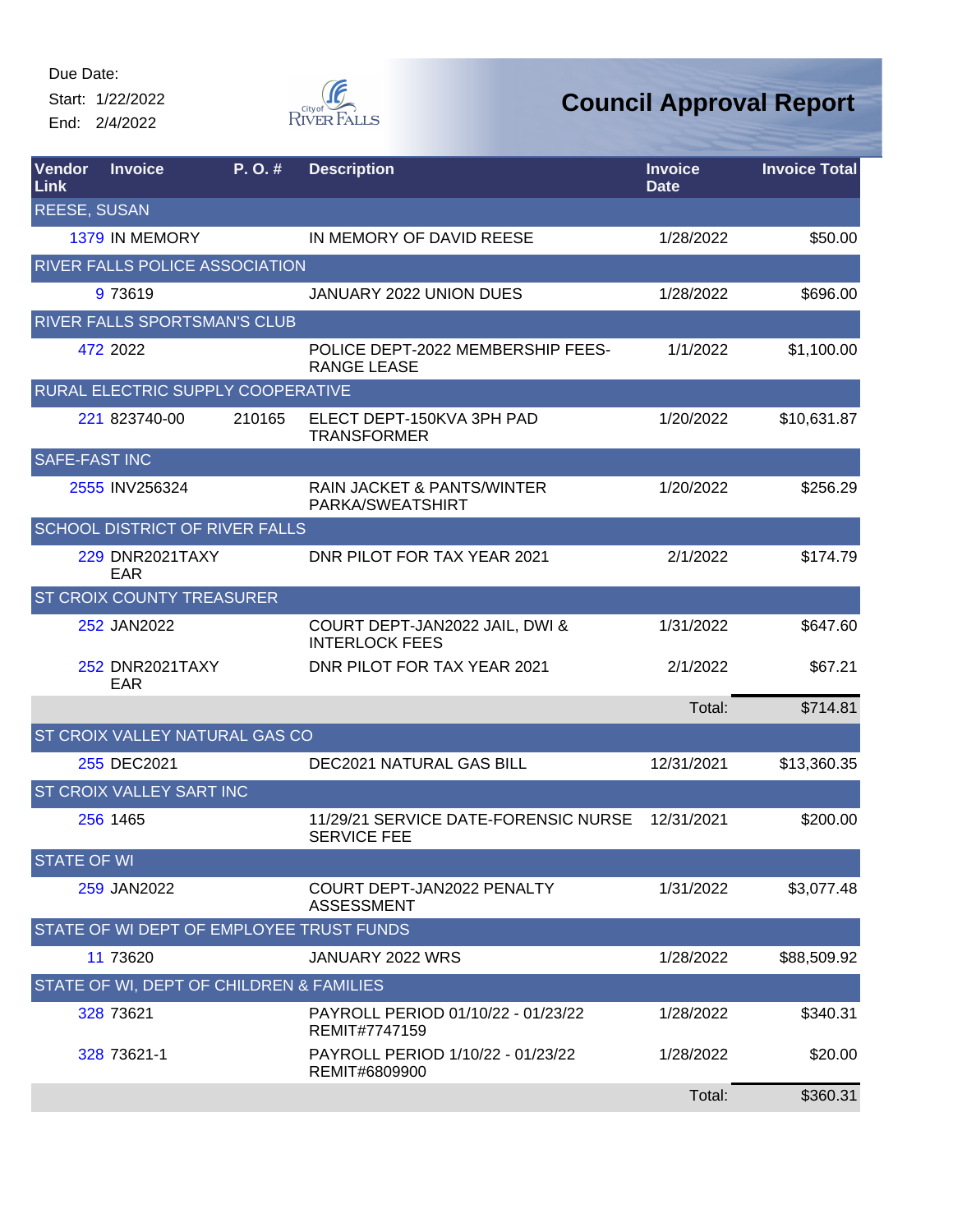Start: 1/22/2022 End: 2/4/2022



| Vendor<br><b>Link</b>                              | <b>Invoice</b>                             | P. O. # | <b>Description</b>                                            | <b>Invoice</b><br><b>Date</b> | <b>Invoice Total</b> |  |  |
|----------------------------------------------------|--------------------------------------------|---------|---------------------------------------------------------------|-------------------------------|----------------------|--|--|
|                                                    | <b>STEVENS ENGINEERS INC</b>               |         |                                                               |                               |                      |  |  |
|                                                    | 791 12443                                  | 210287  | THRU 12/31/21 - WELLS PARK SIDEWALK<br><b>SERVICES</b>        | 12/31/2021                    | \$3,463.00           |  |  |
|                                                    | <b>STRAND ASSOCIATES, INC</b>              |         |                                                               |                               |                      |  |  |
|                                                    | 3346 0179576                               | 210161  | THRU DEC2021-INDUSTRIAL USER-<br><b>TATTERSAL</b>             | 12/31/2021                    | \$331.49             |  |  |
|                                                    | <b>SYLVANDER HEATING INC</b>               |         |                                                               |                               |                      |  |  |
|                                                    | 15 92678                                   |         | FIRE DEPT-11/17/21 SERVICE/COLLECTOR<br><b>BOX/DRAIN</b>      | 12/31/2021                    | \$621.75             |  |  |
|                                                    | <b>TATTERSALL COMPANIES LLC</b>            |         |                                                               |                               |                      |  |  |
|                                                    | 584 2022TIFPYMT                            | 220070  | JAN2022 TIF PAYMENT                                           | 1/31/2022                     | \$750,000.00         |  |  |
|                                                    | TECHNICAL LIFE CARE MEDICAL COMPANY        |         |                                                               |                               |                      |  |  |
|                                                    | 3392 1099154                               |         | 2020 ON-SITE BIOMEDICAL PREVENTATIVE<br><b>MAINT SAFETY</b>   | 12/31/2021                    | \$550.00             |  |  |
|                                                    | TOLTZ, KING, DUVALL, ANDERSON & ASSOCIATES |         |                                                               |                               |                      |  |  |
|                                                    | 2172 002021005989                          | 210381  | DEC2021 NORTH INTERCEPTOR CONST<br><b>ENG SVCS</b>            | 12/31/2021                    | \$22,974.79          |  |  |
|                                                    | TRAFFIC AND PARKING CONTROL CO INC         |         |                                                               |                               |                      |  |  |
|                                                    | 771 1717265                                | 210354  | <b>CROSSWALK FLASHER/VINE ST</b>                              | 1/13/2022                     | \$6,620.43           |  |  |
| <b>TRAVELERS</b>                                   |                                            |         |                                                               |                               |                      |  |  |
|                                                    | 3027 JAN2022PYMT                           |         | 2021-2022 WORKERS<br>COMP/UMBRELLA/AUTO/COMMERCIAL            | 1/20/2022                     | \$86,712.00          |  |  |
|                                                    | TRI-STATE BOBCAT INC                       |         |                                                               |                               |                      |  |  |
|                                                    | 822 S33032                                 | 210282  | 2022 BOBCAT COMPACT LOADER<br>REPLACEMENT/TRADE               | 1/4/2022                      | \$9,461.20           |  |  |
|                                                    | <b>UHL COMPANY INC</b>                     |         |                                                               |                               |                      |  |  |
|                                                    | 446 67139                                  |         | <b>JAN-MARCH2022 PREVENTATIVE MAINT</b><br><b>CONTRACT</b>    | 1/3/2022                      | \$1,436.75           |  |  |
|                                                    | 446 39476                                  |         | POLICE DEPT-ADDITIONAL WORK/LABOR &<br><b>MATERIALS</b>       | 1/17/2022                     | \$924.50             |  |  |
|                                                    |                                            |         |                                                               | Total:                        | \$2,361.25           |  |  |
|                                                    | UNITED OF OMAHA LIFE INSURANCE COMPANY     |         |                                                               |                               |                      |  |  |
|                                                    | 4915 FEB 22<br>001307621277                |         | FEB 2022 LIFE/AD&D/LTD/STD                                    | 2/1/2022                      | \$6,224.31           |  |  |
| <b>WASHINGTON CTY CHIEFS OF POLICE ASSOCIATION</b> |                                            |         |                                                               |                               |                      |  |  |
|                                                    | 4975 2022DUES                              |         | 2022 WI PARTNER DUES-GORDON YOUNG                             | 1/1/2022                      | \$25.00              |  |  |
| <b>WELD RILEY, S.C.</b>                            |                                            |         |                                                               |                               |                      |  |  |
|                                                    | 301 67440                                  |         | DEC2021 PROJECT AMCON ATTORNEY<br><b>FEES</b>                 | 12/31/2021                    | \$108.00             |  |  |
|                                                    | 301 67437                                  |         | <b>DEC2021 AGENDAS &amp; MEETINGS</b><br><b>ATTORNEY FEES</b> | 12/31/2021                    | \$828.00             |  |  |